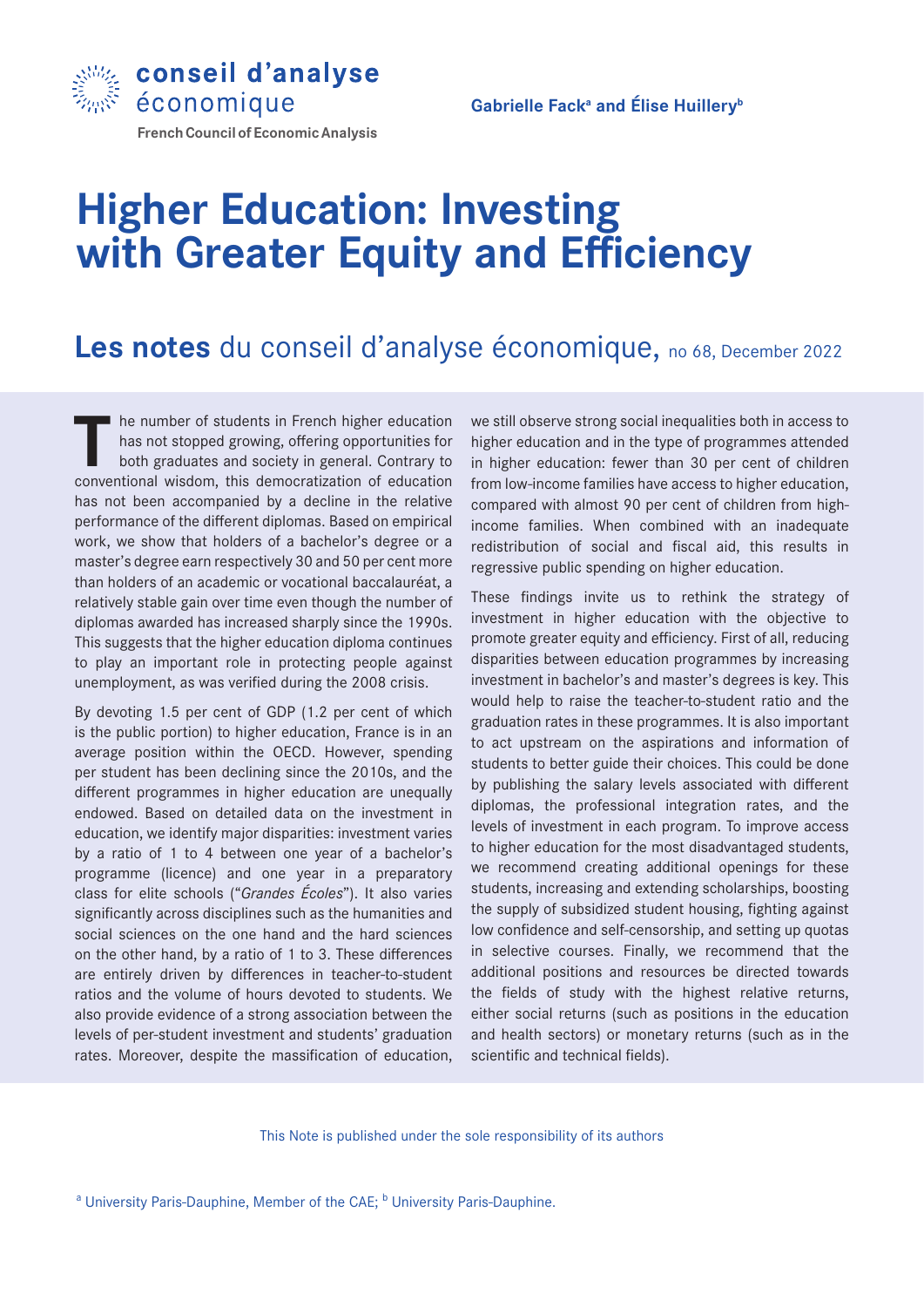In 2020, according to the OECD,**1** 49 per cent of 25–34-yearolds in France will have a tertiary qualification, including 14 per cent with a short tertiary qualification (Bac +2) and 35 per cent with a long tertiary qualification (Bac +3 or above). These figures are similar to those of other European countries (46 per cent with tertiary education) and the United States (50 per cent), although the proportion of long tertiary graduates in those countries is closer to 40 per cent.

In fifty years, France has thus caught up with its lagging in terms of providing its population with a higher education, thanks to an effort by the public authorities to broaden access to higher education, which was previously reserved for an elite: there were 310,000 students in 1960 compared to 2.8 million today. This is the result of a general trend towards increasing educational levels over the generations: whereas nearly 32 per cent of people aged 55 to 64 have no or very low levels of education (with a diploma corresponding to a certificate of general education – *brevet des collèges* – at the most), only 13 per cent of those aged 25 to 34 do.**<sup>2</sup>** The proportion of people with a bachelor's degree rose from 37 per cent among the oldest to 69 per cent among the youngest.

This increase in access to higher education has recently been accentuated by the rise in the number of holders of bachelor's degrees, particularly through the successive reforms of the vocational streams at the end of the 2000s. In addition, the larger size of the cohorts born between themid-1990s and 2010 has resulted in an additional increase in the number of students entering higher education.

Spending on higher education in France in 2018 amounted to approximately 1.2 per cent of GDP for the public share and 1.5 per cent when adding the private share, according to the OECD. France is thus in an average position compared to the main European countries, but lower than some Nordic countries such as Norway and Denmark, where the share of public expenditure amounts to 1.8 per cent and 1.5 per cent of GDP, respectively. However, when we look at total spending on higher education in relation to the number of students, we observe a downward trend that began in the 2010s, which might imply a lasting deterioration in the level of spending per student (Figure 1).

This observation is compounded by the fact that the reduction in total expenditure has been more pronounced for university students than for other groups, such as *classes préparatoires aux grandes écoles* ("CPGE" – preparatory classes) and students



*Note*: In 2019, domestic education expenditure (DEE) per student was 5% higher than the DEE per student in 2000, while total enrolment has increased by 26%.

in higher technical studies (*sections de technicien supérieur* – STS).**<sup>3</sup>** This might lead to widening inequalities within the higher educational system. While student numbers at universities rose by 20 per cent between 2010 and 2020, the number of teachers fell by 2 per cent. The investment of 1.7 billion euros in higher education and university research planned in the Law on Research Programming (*Loi de programmation de la recherche* – LPR) by 2030 will certainly increase the attractiveness of an academic career for students, but it will not make it possible to increase teacher-student ratios in the least well-endowed fields (see below). In fact, the inequalities between the different fields of study invite us to rethink France's investment strategy in higher education. The decrease in funding per student may affect the success rate and the quality of education, with negative long-term consequences on the labour market, productivity and innovation. From an economic point of view, public spending on higher education must indeed be seen as an investment and must also be analysed with regard to its benefits, which may have changed in the context of the massification described above. It is therefore necessary to examine the returns to higher education expenditure as well as their evolution over time in order to evaluate the efficiency of this public investment.

In addition to the question of efficiency, there is a question of social equity. Indeed, despite the massification of higher education, there are still very significant inequalities in access to higher education and in the type of education according to social status.

The authors would like to thank the members of the CAE for their advice; Hamza Bennani, Scientific Advisor at the CAE, for his follow-up; Madeleine Péron, Economist at the CAE, for her help in the elaboration of this *Note;* as well as Ariane Alla and Gabriele Dabbaghian for their contribution on the econometric part. They would also like to thank the various people they met in the course of this work, in particular Jean-Serge Boiteau, Camille Galap, Danielle Kerneis, Yves Guillotin, Marie Duru-Bellat, François Dubet and Stéphane Zuber.

<sup>1</sup> OECD (2021): *Diplômés de l'enseignement supérieur : indicateur*.

<sup>2</sup> INSEE (2019): "France, Social Portrait", *INSEE Reference*, 2020 Edition, December.

<sup>3</sup> See MESRI (2021): *État de l'Enseignement supérieur, de la Recherche et de l'Innovation en France*, no 14 (Graph 01.04).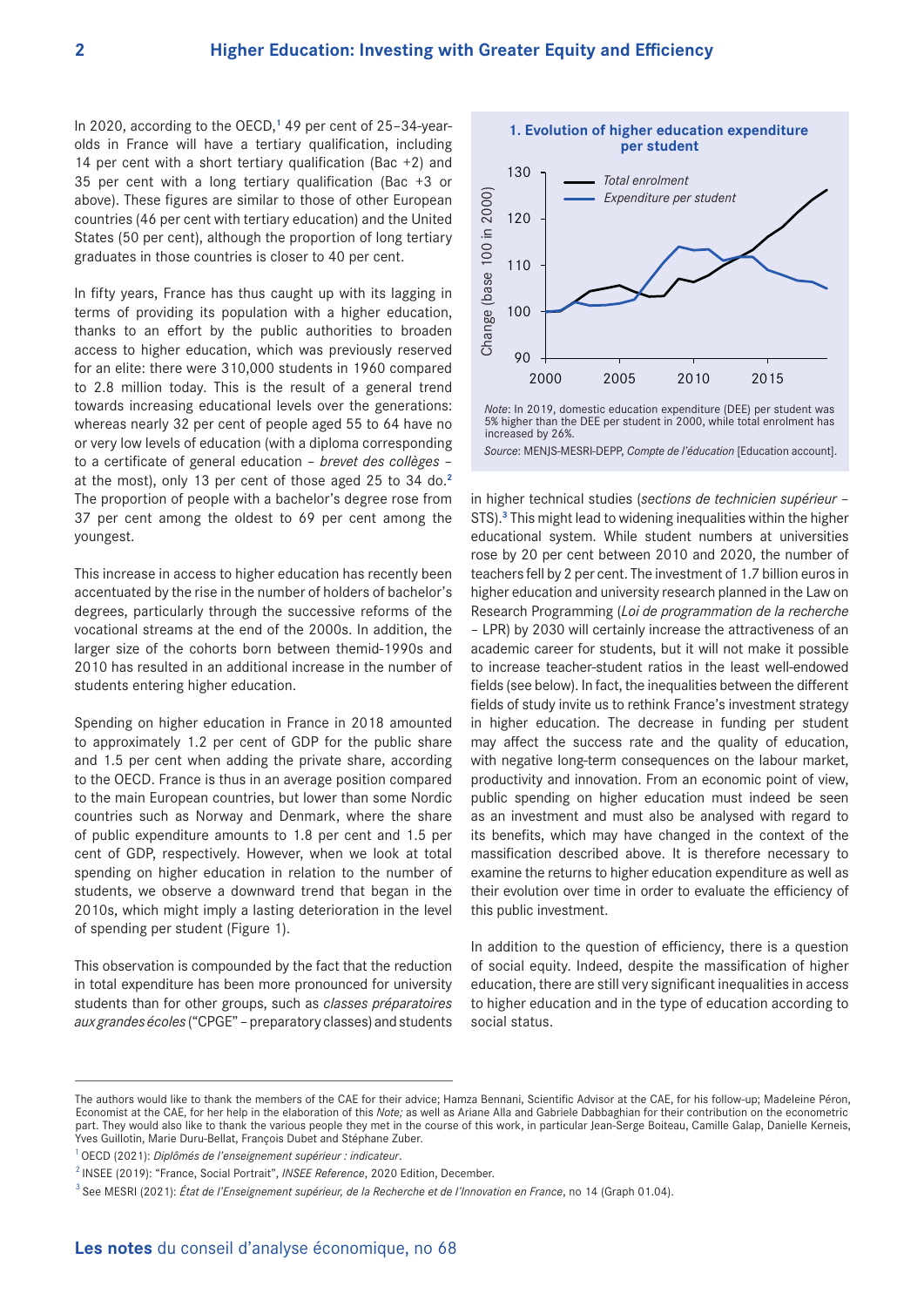This *Note* uses original data to examine the costs and benefits of higher education as well as how they are distributed between social categories, in order to offer proposals to make investment in higher education both fairer and more efficient.

# **The effectiveness of higher education spending**

# **The benefits of higher education**

Higher education is an investment with both private and public costs and benefits.

The private benefits of higher education are measured by the set of economic and social benefits that individuals who pursue higher education obtain relative to individuals who have the same characteristics but do not pursue higher education. The existing literature focuses mainly on economic benefits measured by income and labour market integration. The OECD, for example, publishes international comparisons of wage differences according to individuals' level of education.**4** In France, among people aged 25 to 64 working full time, holders of a *licence* have an income 36 per cent higher than people with only the high school *baccalauréat* (all sections taken together), which corresponds exactly to the average gap observed in the European Union. This gap is much smaller (6 per cent) in Norway and much larger (66 per cent) in the United States, in line with the income distributions in these two countries: narrower in the former and more dispersed in the latter. However, these differences should be interpreted with caution, as they do not accurately measure the benefits of secondary education: people who obtain a bachelor's degree have different initial characteristics than people who stop at the *baccalauréat* level, so that an income gap could have existed even in the absence of a difference in education.

Studies have been able to eliminate these biases. A study of US data, comparing young people just below and just above the cut-off points for admission to a public university in Florida, finds that one extra year of higher education leads to an 11 per cent increase in earnings.**5** A study of French data exploited the "accidental" increase in *baccalauréat* pass rates in 1968 due to the events of May and the resulting

greater leniency of examiners. It shows that an additional year of higher education led to a 14 per cent increase in income at that time.**6** A recent summary of the income effects of secondary and tertiary education in advanced economies shows that an additional year of education generally leads to an increase in income of between 5 and 15 per cent.**<sup>7</sup>** There is thus relative consensus in the causal estimates of the average effect of higher education on individual earnings.

However, these average effects on income cover significant disparities according to the disciplines and the level of selectivity of the courses taken. For example, in Norway, individuals earn three times more income from an additional year in science than in humanities, even when individual characteristics and selectivity levels are equal.**8** It is therefore necessary to analyse the costs and benefits of education at a more detailed level, in particular by distinguishing between degree levels and disciplines.

Moreover, the private benefits of education are not limited to monetary benefits in the labour market. The literature has shown that education also leads to an increase in health indicators and life expectancy,**9** which in turn has an impact on well-being and life satisfaction. A summary of the effects of education on health shows that the higher the additional year of education, the greater the effect on life expectancy.**<sup>10</sup>**

Finally, higher education produces not only *private* benefits but also *public* benefits, in the sense that its effects do not only impact those who pursue higher education but society as a whole, including those who do not pursue higher education. These effects, known as "positive externalities", take several forms. First, investment in higher education spurs innovation, which increases economic growth. For example, a study of European regions between 1950 and 2010 shows that a 10 per cent increase in the number of universities in a given region increased GDP per capita in that region by 0.4 per cent, and that this increase is explained by an effect on innovation.**11** The increase in productivity generated by a more educated population also ensures wage growth for all. Second, private profits increase wages and thus tax revenues. A recent study in the United States comparing different public policies shows that education spending, regardless of the level of education considered, is self-financing in the long run, in the sense that the increase in tax revenue it creates exceeds the expenditure.**12** Moreover, if we relate

<sup>4</sup> OECD (2020): *Regards sur l'éducation : les indicateurs OCDE*, Table A4.1.

<sup>5</sup> Zimmerman S.D. (2014): "The Returns to College Admission for Academically Marginal Students", *Journal of Labor Economics*, vol. 32, no 4, pp. 711-754. 6 Maurin E. and S. McNally (2008): "Vive la Révolution! Long-Term Educational Returns of 1968 to the Angry Students", *Journal of Labor Economics*, vol. 26, no 1, pp. 1-33.

<sup>7</sup> Gunderson M. and P. Oreopolous (2020): "Returns to Education in Developed Countries", in *The Economics of Education*, Academic Press, pp. 39-51.

<sup>8</sup> Kirkeboen L.J., E. Leuven and M. Mogstad (2016): "Field of Study, Earnings, and Self-Selection", *The Quarterly Journal of Economics*, vol. 131, no 3.

<sup>9</sup> See Van Kippersluis H., O. O'Donnell and E. Van Doorslaer (2011): "Long-Run Returns to Education: Does Schooling Lead to an Extended Old Age?", *Journal of Human Resources*, vol. 46, no 4, pp. 695-721, and Lleras-Muney A. (2005): "The Relationship Between Education and Adult Mortality in the United States", *The Review of Economic Studies*, vol. 72, no 1, pp. 189-221.

<sup>&</sup>lt;sup>10</sup> Cutler D.M. and A. Lleras-Muney (2006): "Education and Health: Evaluating Theories and Evidence", *NBER Working Paper*, no 12352.

<sup>11</sup> Valero A. and J. Van Reenen (2019): "The Economic Impact of Universities: Evidence from Across the Globe", *Economics of Education Review*, no 68.

<sup>12</sup> Hendren N. and B. Sprung-Keyser (2020): "A Unified Welfare Analysis of Government Policies", *The Quarterly Journal of Economics*, vol. 135, no 3.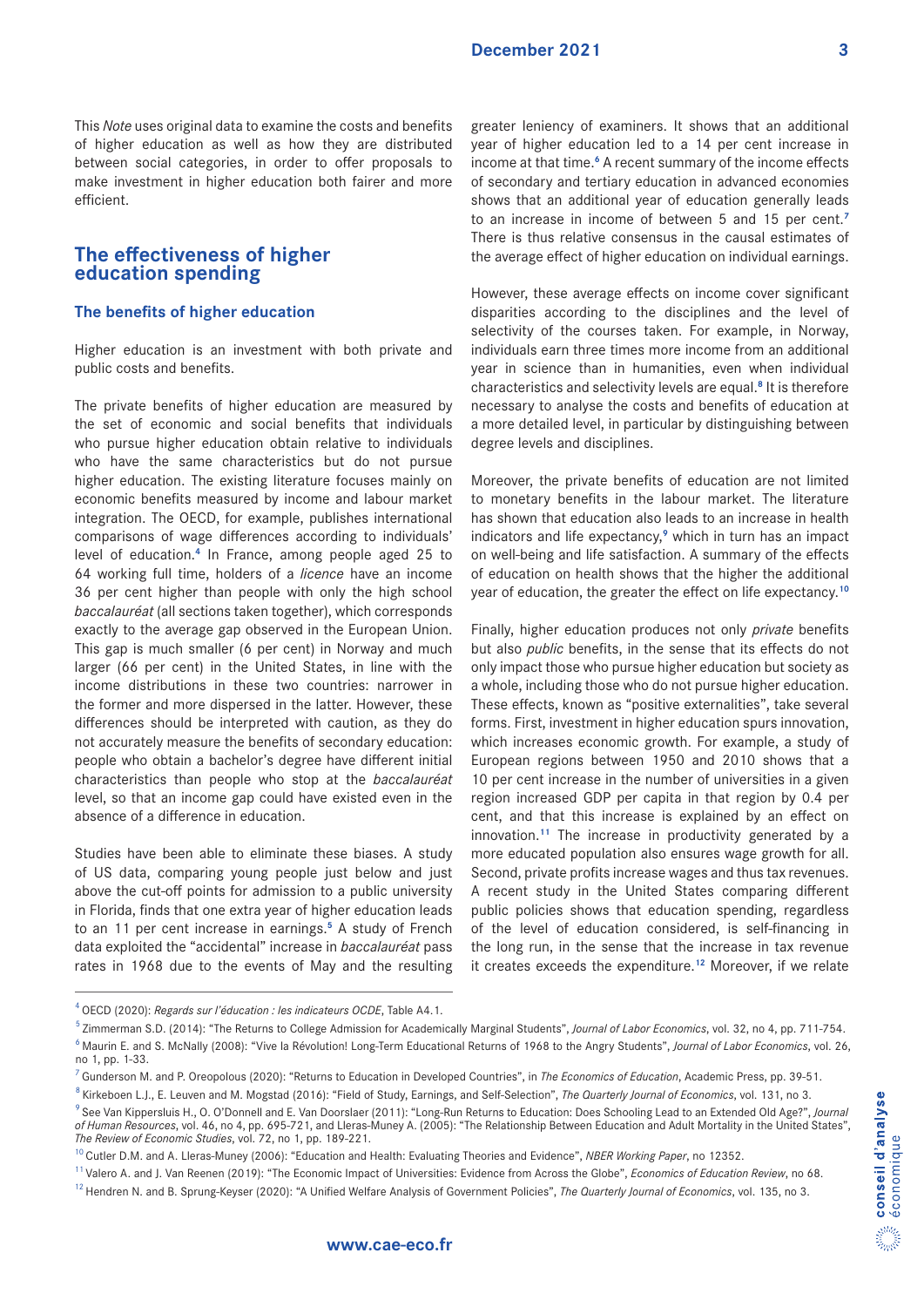the private gains to the *net* cost of these policies (once fiscal externalities have been deducted), education policies have the highest return among all the policies studied (including employment policies, direct social aid, continuing education, and taxation of high incomes). From the point of view of the efficiency of public spending, investing in higher education is therefore one of the best public policies.

**Finding 1.** Public and private profits from higher education are very high.

# **Disparities in education costs in higher education in France**

According to the figures in the Education accounts, the average expenditure per student was 11,530 euros in 2019, with disparities between types of education: 10,110 euros at university, 14,270 euros for higher technician sections (STS) and 15,710 euros for preparatory classes for the *grandes écoles* (CPGE).**13** But these figures are incomplete for two reasons: first, the costs are presented at a very aggregate level and do not make it possible to appreciate the differences between disciplines. Second, these costs include expenses related to research, the organization of the education system, and most of the direct and indirect financial aid granted to students, which plays an important role but is not directly related to the content and quality of each course. Although teaching and research are complementary in more than one way in higher education, we propose here a conservative definition of education costs. In fact, in order to assess the cost of education *in the strict sense of the term*, and differentiating according to level and speciality, we use more precise data from the programme "Knowledge of the costs of the activities of higher education and research establishments" [*Connaissance des coûts des activités des établissements d'enseignement supérieur et de recherche*] carried out by the General Directorate for Higher Education and Professional Integration (DGESIP).**<sup>14</sup>**

These data were collected between 2016 and 2018 from 65 higher education institutions representing approximately one-third of all French students, a representative sample of all higher education courses attached to the Ministry of Higher Education and Research (MESRI).**15** The methodology used makes it possible to separate the share of the budget that is allocated to research and the share that is allocated to

education. For example, the salaries of teacher-researchers are divided into two parts, one for education and the other for research, in accordance with the statutory distribution of their working hours. These data make it possible to distinguish education costs according to the level of the degree, the specialty and the type of institution. For courses that do not fall under the responsibility of the MESRI, other sources were used: estimates from the Ministry of National Education for the CPGE and STS, and information on institutions available on the website of the Commission for the Evaluation of Management Training and Degrees (CEFDG) for business schools. All the information on data sources and calculation methods is available in Bennani *et al.* (2021), *op.cit*.

The results show, first, that the costs of education in the strict sense are on average 5,250 euros per year and per student in the MESRI's programmes, which is less than half the figure in the Education accounts. The difference is mainly because expenses related to research activities are not considered as education expenses in our calculations.

Second, the cost differences between types of education are much more important: the average annual cost varies from 3,700 euros for a year of a bachelor's degree to almost 13,400 euros for a year of a CPGE, i.e. a ratio of 1 to 4. The other levels of education have intermediate average costs, which are listed here in ascending order: master's degrees, professional licences, business schools, university technology diplomas, engineering schools and higher technician sections.**<sup>16</sup>**

Third, the disparities between specialities are also significant, ranging from an average annual cost of 3,100 euros in the field of "regulation and institutions" to 8,700 euros in the field of "maths, computer science, engineering sciences".**17** A very clear demarcation is observed between the humanities and social sciences on the one hand, and the hard sciences on the other, with the life sciences occupying an intermediate position.

Finally, if we combine the duration of the course (without repeating a year) and the annual cost according to the level and speciality of the degree, the disparities in total investment between different courses are very large, as illustrated in Figure 2: 11,000 euros for a bachelor's degree in foreign languages, 15,700 euros for a master's degree in law, more than 31,000 euros for a master's degree in computer science and almost 60,000 euros for an engineering degree.

<sup>13</sup> Direction de l'Evaluation, de la Prospective et de la Performance (DEPP) (2021): *Repères* et *Références statistiques*.

<sup>&</sup>lt;sup>14</sup> Boiteau J. S. and C. Jameux (2019): "Le projet de connaissance des coûts des activités des établissements d'enseignement supérieur et de recherche : retour d'expérience", *Recherches en Sciences de Gestion*, vol. 4, no 127, pp. 215-240.

<sup>&</sup>lt;sup>15</sup> See section 3.2 in Bennani H., G. Dabbaghian and M. Péron (2021): "Les coûts des formations dans l'enseignement supérieur français: déterminants et disparités", *Focus du CAE*, no 074-2021, December.

<sup>16</sup> The average annual training costs *stricto sensu* can be found in Graph 13 in Bennani *et al.* (2021), *op. cit.*

<sup>17</sup> See Graph 7 in Bennani *et al.* (2021), *op. cit*.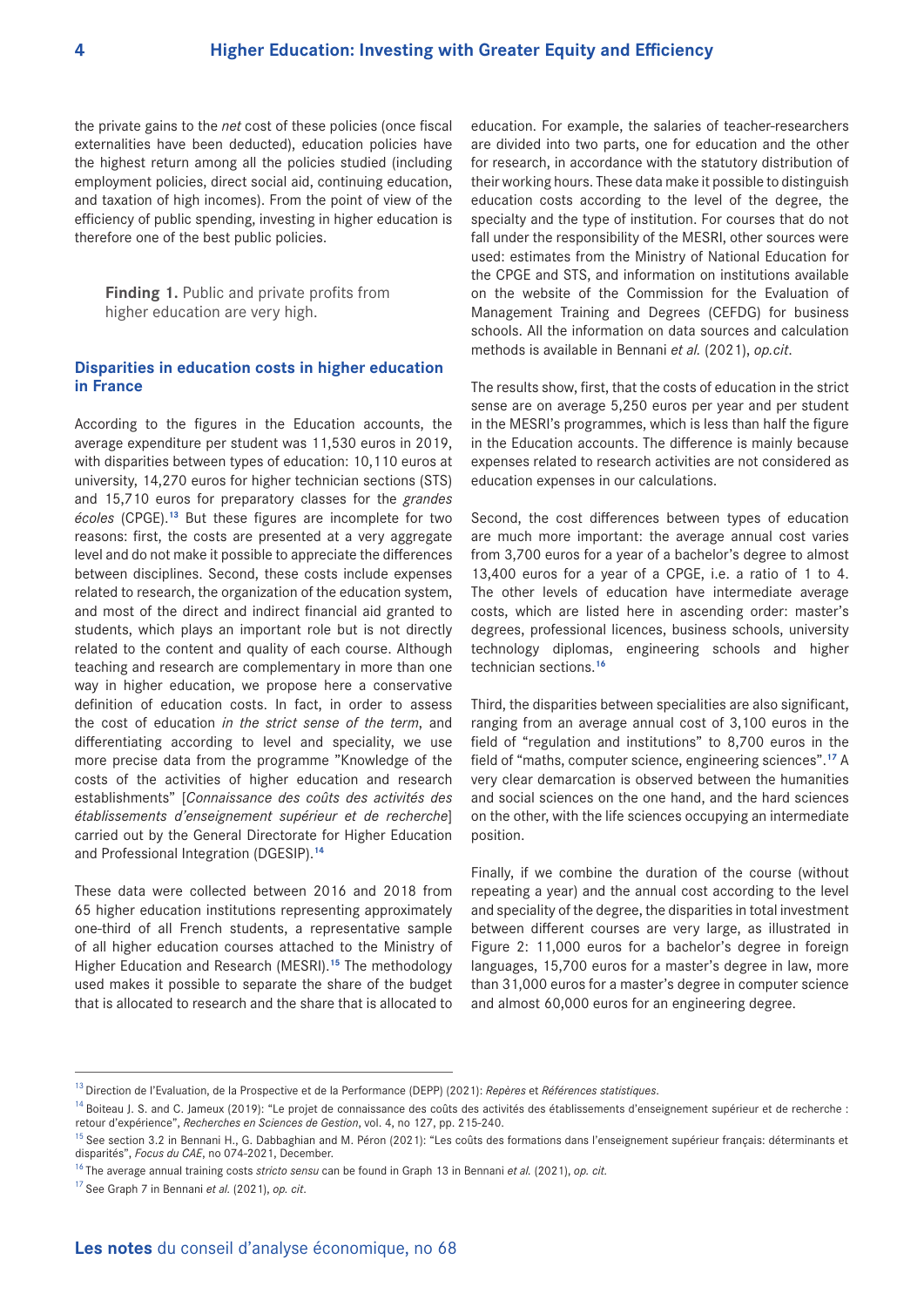

*Source*: Bennani, Dabbaghian and Péron (2021).

# **Finding 2.** The costs of education courses are very unequal, depending on the course of study, and vary by a ratio of one to four.

Our analyses show that these differences can be explained essentially by the difference in the number of teachers and the number of hours. The status of teachers (temporary and contractual versus permanent) as well as administrative costs also influence the cost of training, but their contribution is much smaller. For example, there are 3.5 teacher-researchers for every 100 students in bachelor's degrees, compared with 8.9 in *DUT*s [two-year technical college degree] and 9 in engineering schools, i.e. a supervision rate that is twice as high. If we compute the sum of all the teaching hours relative to the number of students, we obtain a ratio of 16 hours per student in a *licence* as against more than 40 in a *DUT*. **<sup>18</sup>** These two variables alone explain all the difference in education costs between degree levels, and about two-thirds of the difference in costs between specialities. It is therefore these two levers that should be activated first if we want to increase investment in higher education in general and in certain courses in particular. In order to know which strategy to adopt, however, it is necessary to first examine the benefits**<sup>19</sup>** to be expected from an increase in educational investment.

#### **The link between wages and education in France**

In France, there is a lively debate on the decline in the returns to diplomas. The democratization of education is in fact put forward as one of the causes of the decrease in the gap between employees with higher or lower qualifications.**<sup>20</sup>** Increasing the qualifications needed to enter certain socioprofessional categories is said to have led to a devaluation of certain diplomas.**<sup>21</sup>**

However, the available data do not allow us to conclude definitively that returns to education have declined significantly in France over the last 50 years. First of all, it should be stressed that existing studies on the evolution of wage differences between degrees in France are not, for the most part, based on a causal estimate of the gains from education. To do this, one would have to compare the income gains of individuals having exactly the same characteristics and following exactly the same curriculum between the 1960s and 2020, compared to individuals who would not have been affected by the democratisation of education. In practice, however, even if the names of the diplomas have not changed, their selectivity and the content and methods of learning have evolved considerably over the period. Moreover, the democratization of education has extended to access to higher education, with a sharp increase in the number of holders of bachelor's degrees for the generations born from the 1970s onwards, so that all levels of qualification are now concerned. We have thus seen an increase in the annual number of diplomas awarded at all levels of higher education since the 1990s, with the exception of *DUT*s since 2000 and doctorates. This increase first concerned undergraduate degrees (in particular the two-year BTS technical degree and the *licence*, the number of which increased by 150 per cent over the period). The increase is more recent for master's level degrees and the *grandes écoles*, the number of which have tripled and doubled respectively in 30 years. A study exploits this time lag in the phases of increase in the number of students in the *grandes écoles* and other education programmes so as to analyse the effect of the democratization of education on salary benefits.**22** The study shows that the most voluntarist phases of educational expansion coincided with a very significant improvement in the salary situation of those who benefited from the increase in training compared to graduates of the *grandes écoles*, which contradicts the hypothesis that the democratization of education would not bring any substantial wage gain. In

<sup>&</sup>lt;sup>18</sup> See Tables 3 and 4 in Bennani et al. (2021), op. cit. The volume of hours per student is obtained by dividing the total number of teaching hours for all teachers by the number of students. It does not correspond to the number of teaching hours received for one student, which we do not know.

 $19$  It should be noted that our analysis does not take into account the public benefits (see above), the calculation of which would require making assumptions on the growth of innovation, job creation and changes in the tax base. The benefits presented therefore represent a lower bound of the total benefits linked to investment in higher education.

<sup>20</sup> Verdugo G. (2014): "The Great Compression of the French Wage Structure, 1969-2008", *Labour Economics*, no 28, pp. 131-144.

<sup>&</sup>lt;sup>21</sup> See Dubet F. and M. Duru-Bellat (2020): *L'école peut-elle sauver la démocratie?*, Éditions du Seuil, and Goux D. and É. Maurin (2019): "Forty Years of Change in Labour Supply and Demand by Skill Level. Technical Progress Labour Costs and Social Change", *Économie et Statistique*, no 510-511-512.

<sup>22</sup> Gurgand M. and É. Maurin (2006): "Démocratisation de l'enseignement secondaire et inégalités salariales en France", *Annales. Histoire, Sciences Sociales*, no 61, pp. 845-859.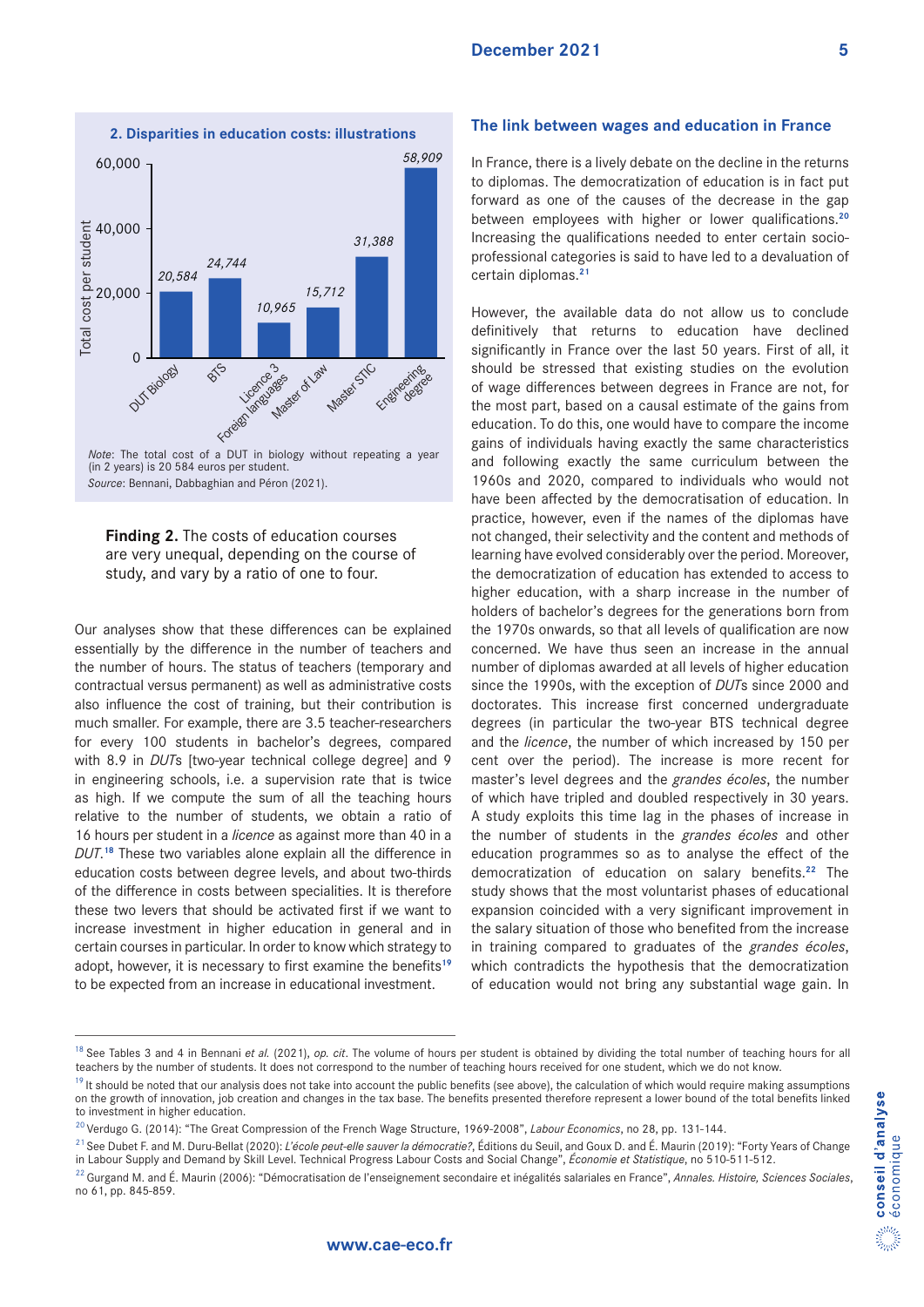fact, the relative hierarchy of diplomas in terms of salaries is maintained. A study by INSEE (2021),**23** based on a panel of individuals, shows that wage differentials between higher education graduates remain very stable: at the age of 30, individuals who have studied for more than two years after the *baccalauréat* have a wage that is approximately 35 to 40 per cent higher than holders of the *baccalauréat* or a short higher education diploma, whether for generations born in 1950 or in 1980.

The analyses that we have carried out on the basis of the different waves (1993, 2003, 2014-2015) of the Training and vocational skills survey (*Enquête Formation et qualification professionnelle – FQP*) confirm that the relative wage advantage of higher education graduates continued between the years 1990 and 2010.**24** These analyses can be used to examine the link between degrees and wages at a much more detailed level. For this purpose, we regressed individual wages on the level of the degree, considering interactions between the degree and the year of the survey and controlling for experience and working time. The results confirm that the relative hierarchy of degrees has been maintained over time. All other things being equal, in 1993, people with a bachelor's degree earned on average about 30 per cent more than those with a general or technological *baccalauréat*, and those with a master's degree about 50 per cent more (Figure 3). For most higher education qualifications, these relative gains compared to the *baccalauréat* have changed very little over time,**25** despite a sharp increase in the number of graduates over the period.

The economic benefits of the degrees do not change significantly when comparing individuals with comparable *baccalauréat* results, which suggests that the measured effect is not due solely to a selection of the best students for long higher education degrees. Moreover, when the benefits are measured in terms of income (which also includes the resources of unemployed or inactive persons) rather than wages, the results remain similar. Moreover, we note that the role of higher education as a bulwark against unemployment is still as important as ever, and has even proved to be particularly effective for the younger generations who entered a deteriorated labour market in the wake of the 2008 economic crisis.**26** Moreover, our analyses suggest that the wage differentials between different disciplines for a given degree are substantial. Thus, a science degree (physical



*Reading*: Individuals aged between 25 and 45, having completed their initial studies. The wage supplement for a master's degree graduate is around 50% higher than for a bachelor's degree holder. This supplement is not statistically different in the 1993 and 2014-2015 Training and vocational skills surveys. Salary expressed in logarithms..

sciences, computer science, mathematics, engineering) is associated with a salary that is 15 to 30 per cent higher on average than a degree of the same level in the humanities and social sciences.**<sup>27</sup>**

**Finding 3.** The benefits of higher education degrees are substantial and have been sustained over time.

#### **A comparison of education yields in France**

After having carried out an analysis of the costs and benefits of higher education separately, the analysis of returns makes it possible to combine these two aspects, by relating the cost of each course to its benefits. This shows that the benefits of education are correlated to their costs, but that there are nevertheless substantial variations in returns.

To carry out this analysis, we consider that all individuals pursuing higher education bear a cost that is equal to the

<sup>23</sup> INSEE (2021): *Salaires des générations de 1940 à 1980: des effets différenciés du contexte économique et du diplôme sur les trajectoires salariales*, INSEE Références, 2021 edition.

<sup>&</sup>lt;sup>24</sup> See the details of the study in Dabbaghian G. and M. Péron (2021): "Tout diplôme mérite salaire? An Estimate of Private Returns to Higher Education in France and their Evolution", *Focus du CAE*, no 075-2021, December.

<sup>&</sup>lt;sup>25</sup> The case of the BTS-DUT is specific, as this category of diploma is one of the most difficult to compare over time in view of the many successive reforms that have sometimes profoundly modified the content of these diplomas over the last thirty years. Moreover, the data do not allow us to distinguish between them in 1993, and it is possible that the relative decline in wage gain measured in the regression reflects a compositional effect, with a relative increase in the number of BTS students compared to *DUT* students.

<sup>26</sup> Couppié T., A. Dupray, D. Épiphane and V. Mora (2018): "20 ans d'insertion professionnelle des jeunes : entre permanences et évolutions", *CÉREQ Essentiels*, no 1.

<sup>27</sup> See Dabbaghian and Péron (2021), *op. cit*.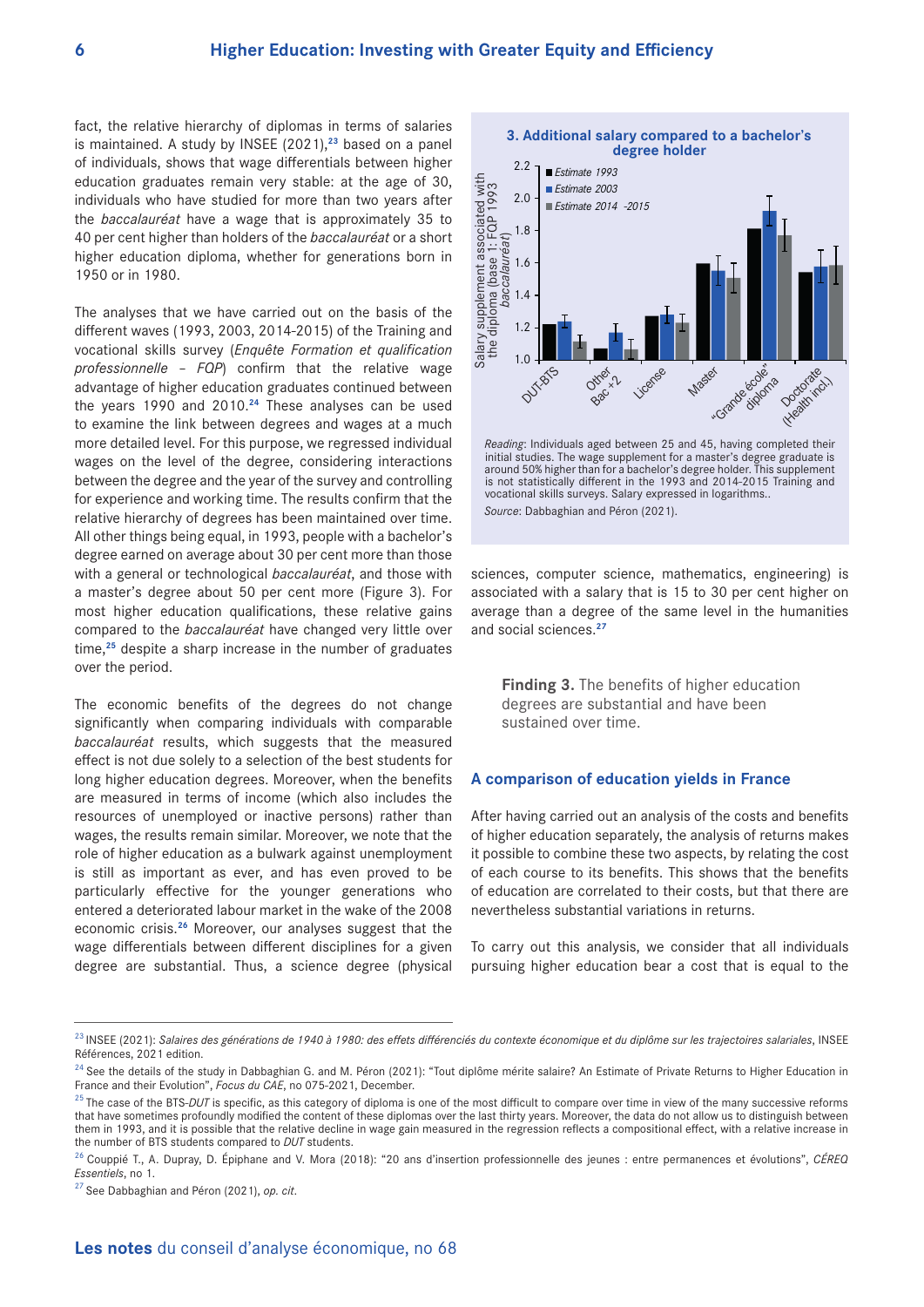direct costs of their education (here, mainly tuition fees)**<sup>28</sup>** as well as an opportunity cost corresponding to the income they would have received as a young worker if they had started working from the lower degree (i.e. the average income of higher graduates with less than five years of experience). On the other hand, we estimate the permanent income as a function of the degree, which corresponds to the total income expected for a working life of 42 years.**29** To impute this income, we used wage data from the FQP survey in 2014- 2015, controlling for gender and social origin (measured by parents' degree) and taking experience into account. The risks of unemployment and part-time work associated with each degree are taken into account in the sense that the average income for a degree level incorporates replacement income (unemployment insurance, etc.).

Such an analysis has its limitations, which are related to the lack of data currently available. On the one hand, the costs are estimated for a student who has not repeated a year, changed course or dropped out, and has therefore obtained his or her degree "on time". In practice, success rates vary greatly according to the type of degree, and courses where the expenditure per student is higher are more likely to have successful students. Thus, there seems to be a strong correlation between the cost of a year's training and students' success rate: the success rate for the *DUT* is 68 per cent, whereas the rate is 29 per cent for the *licence*, even though the academic profile of *DUT* students is slightly lower than that of *licence* students.**30** The benefits measured are not causal estimates of the return to the degree, but reflect the differences in wages between people who had an equivalent level on entering higher education and with different levels of degree in the 2014-2015 survey.

Despite these limitations, the calculation of returns carried out provides several insights (Figure 4). First, there is a strong positive correlation between the total cost of education and lifelong earnings. Second, there are large differences in returns to education. The points above the regression line in Figure 4 correspond to courses with relatively higher returns, while the points below the line correspond to courses with relatively lower returns. Some specialisations seem to be associated with higher returns than others, whatever the level of tertiary qualification considered. Specialised degrees in mathematics, engineering, information and communication sciences and technology are more remunerative than equivalent degrees in the materials and life sciences, for relatively similar costs. This suggests that their return on the labour market is relatively



20% more than a *baccalauréat* level or lower degree in the same field, and offers the prospect of a discounted permanent income at 42 years of age of around 600,000 euros on average.

high, potentially revealing underlying imbalances: these are indeed sectors for which the labour supply is insufficient, and which regularly experience recruitment difficulties.**<sup>31</sup>** Conversely, degrees in the humanities and social sciences (social sciences, humanities, arts, languages, but also degrees in the field of social care) have the lowest average cost in the sample, but also the lowest salaries. Finally, business and engineering schools clearly stand out with high costs that also translate into high permanent income.

**Finding 4.** The relative returns on degrees are correlated to the costs of education and are very unequal depending on the speciality.

These analyses invite us not only to think about the regulation of places in the various diploma courses according to social demand for education, but also about how to guarantee all young people good study conditions to improve their success rates. The lack of information on the benefits and costs of education courses makes it difficult for young people to take all this into account when making their choices. However, given the differences in the returns to education, inequalities

 $^{28}$  The cost of higher education here is in addition to the cost of primary and secondary education for all individuals.

<sup>&</sup>lt;sup>29</sup> Future income is discounted to take into account the fact that individuals value the income they receive now more than the income they will receive in several years.

<sup>&</sup>lt;sup>30</sup> See Graph 5.20 of the report Bonneau C., P. Charrousset, J. Grenet and G. Thebault (2021): "Quelle démocratisation des grandes écoles depuis le milieu des années 2000 ?", *Institut des politiques publiques (IPP) Report*, no 30, January. The rate of passing grades ("TB, B, AB" and "Passable") among students enrolled in the first two years of the bachelor's degree and STS are respectively: 8%, 16%, 29% and 47% for the bachelor's degree and 2%, 13%, 36% and 49% in STS. We can thus see that students enrolled in the bachelor's programme have a more favourable academic profile at the outset than students enrolled in the STS.

<sup>31</sup> Niang M. and T. Vroylandt (2020): "Les tensions sur le marché du travail en 2019", *DARES Résultats*, no 032, October.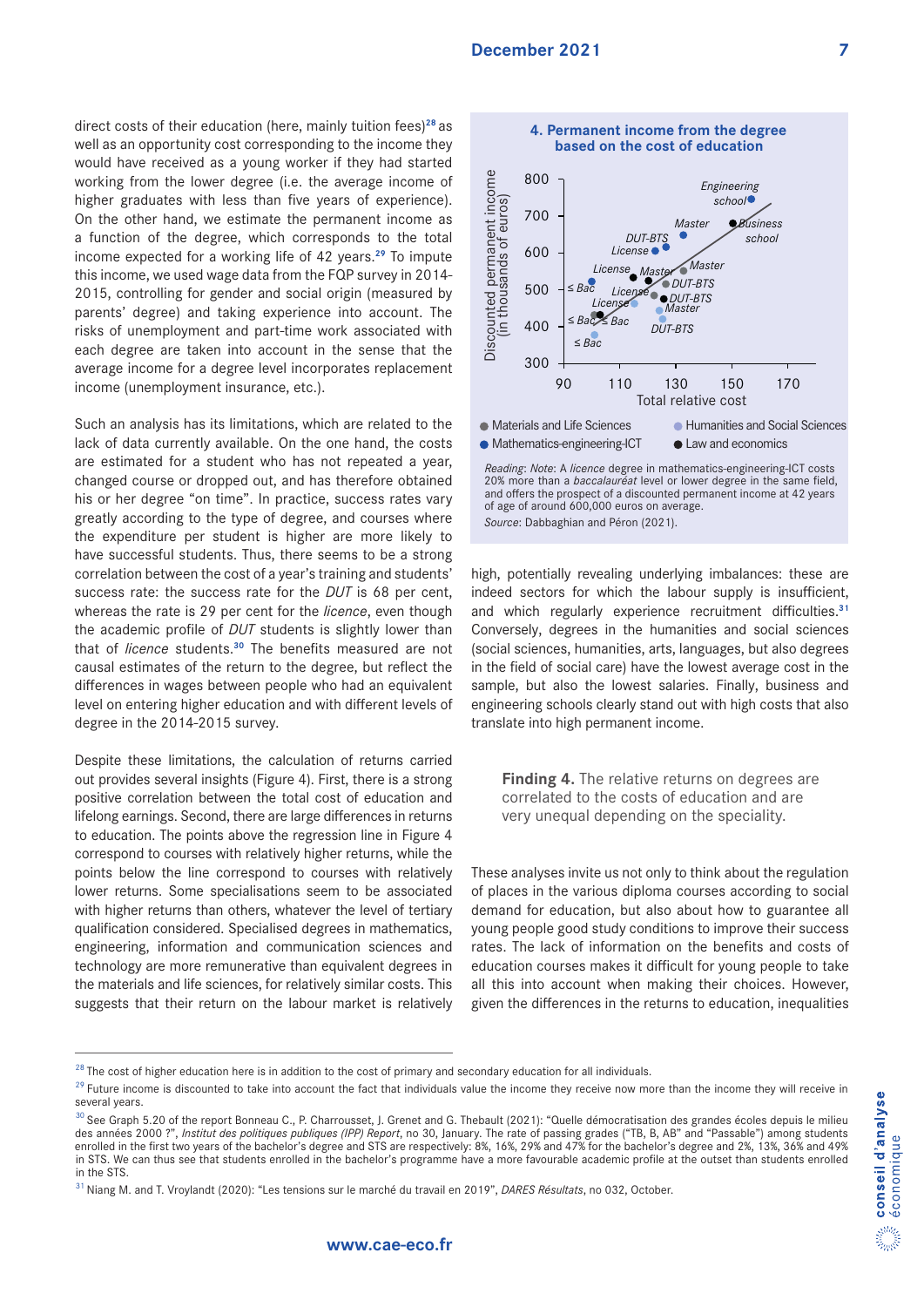in access to and progression through higher education lead to lasting inequalities in income over the course of a lifetime.

# **Equity in higher education spending**

### **Very marked inequalities in access to and career paths in higher education**

A vast literature in sociology and economics has addressed the issue of inequalities in access to higher education. Following the pioneering work of Bourdieu and Passeron**<sup>32</sup>** in the early 1960s, which showed the very strong social inequalities perpetuated in the higher education system, other studies have pointed to a historical trend towards a decline in educational inequalities. In particular, several studies show that the link between social origin and educational destiny weakened between the generations of the early 20th century and those born in the 1970s and 1980s.**33** However, there is still some debate as to the effects of this democratization of education on inequalities: several studies converge in describing a shift upwards in the inequalities already observed towards higher levels.**34** In particular, access to the *grandes écoles* remains highly unequal from a social point of view, given the same level of schooling, thereby casting doubt on the process of democratizing higher education.**<sup>35</sup>**

While the impact of parents' occupations or qualifications on their children's educational careers is often studied, it is less common, due to a lack of data, to observe this through the prism of income. In the United States, an initial study has shown that there are very large inequalities in access to higher education according to parental income.**36** In France, an initial estimate of the degree of inequality in access to higher education according to parental income has been carried out, thanks to the national survey on the resources of young people aged 18 to 24 carried out by INSEE and DREES in 2014.**37** This survey shows that access to higher education is almost three times more frequent among young people from well-off backgrounds than for those with the poorest parents: among the least well-off 20 per cent, about 1 in 3 young people are enrolled or have been enrolled in a higher education course, compared with 9 in 10 among the most well-off 10 per cent (Figure 5). Access to selective courses of study is even more unequal: 5 per cent of young people whose parents belong to the least affluent 50 per cent have access to the CPGE, medical school, the *grandes écoles* and doctorates,



**5. Inequalities in access are as marked in France** 



*Source*: Bonneau and Grobon (2021) *op. cit.* for France, and Chetty *et al.* (2014) *op. cit.* for the United States.

compared to 30 per cent of young people whose parents belong to the top decile.**<sup>38</sup>**

In the survey, two factors explain these very marked inequalities: parental financial support on the one hand, and strong differences in educational aspirations on the other. At age 18, 80 per cent of young people whose parents belong to the top income decile plan to obtain a master's degree or a doctorate, compared with less than one in three of those whose parents are the least well-off. Young people from the most affluent families receive on average three times as much direct and indirect aid from their parents as young people from modest families, a difference that public transfers, although well directed towards the least affluent, fail to make up (see Bonneau and Grobon, 2021). The result is a level of inequality in access to higher education in France similar to that observed in the United States, even though the institutional contexts are very different.

**Finding 5.** A young person from a wealthy family is three times more likely to access higher education than a young person from a low-income family.

<sup>32</sup> Bourdieu P. and J-C. Passeron (1964): *Les Héritiers*, Éditions de Minuit.

<sup>33</sup> See in particular Thélot C. and L-A. Vallet (2000): "La réduction des inégalités sociales devant l'école depuis le début du siècle", *Économie et Statistique*, vol. 334, no 1, pp. 3-32 or Falcon J. and P. Bataille (2018): "Equalization or Reproduction? Long-Term Trends in the Intergenerational Transmission of Advantages in Higher Education in France", *European Sociological Review*, vol. 34, no 4, pp. 335-347.

<sup>34</sup> Prost A. (1986): *L'enseignement s'est-il démocratisé?*, Presses Universitaires de France; Goux D. and E. Maurin (1997): "Démocratisation de l'école et persistance des inégalités", *Économie et Statistique*, vol. 306, no 1, pp. 27-39.

<sup>.&</sup>lt;br>See in particular Duru-Bellat M. and A. Kieffer (2008): "Du baccalauréat à l'enseignement supérieur en France: déplacement et recomposition des inégalités", *Population*, vol. 63, no 1, pp. 123-157 or, more recently, Bonneau *et al* (2021), *op. cit*.

<sup>&</sup>lt;sup>36</sup> Chetty R., N. Hendren, P. Kline and E. Saez (2014): "Where Is the Land of Opportunity? The Geography of Intergenerational Mobility in the United States", *The Quarterly Journal of Economics*, vol. 129, no 4.

<sup>37</sup> Bonneau C. and S. Grobon (2021): "Unequal Access to Higher Education Based on Parental Income: Evidence from France", *PSE Working Paper*, forthcoming.

<sup>38</sup> Bonneau C. and S. Grobon (2021): "Enseignement supérieur: un accès inégal selon le revenu des parents", *Focus du CAE*, no 76-2021, December.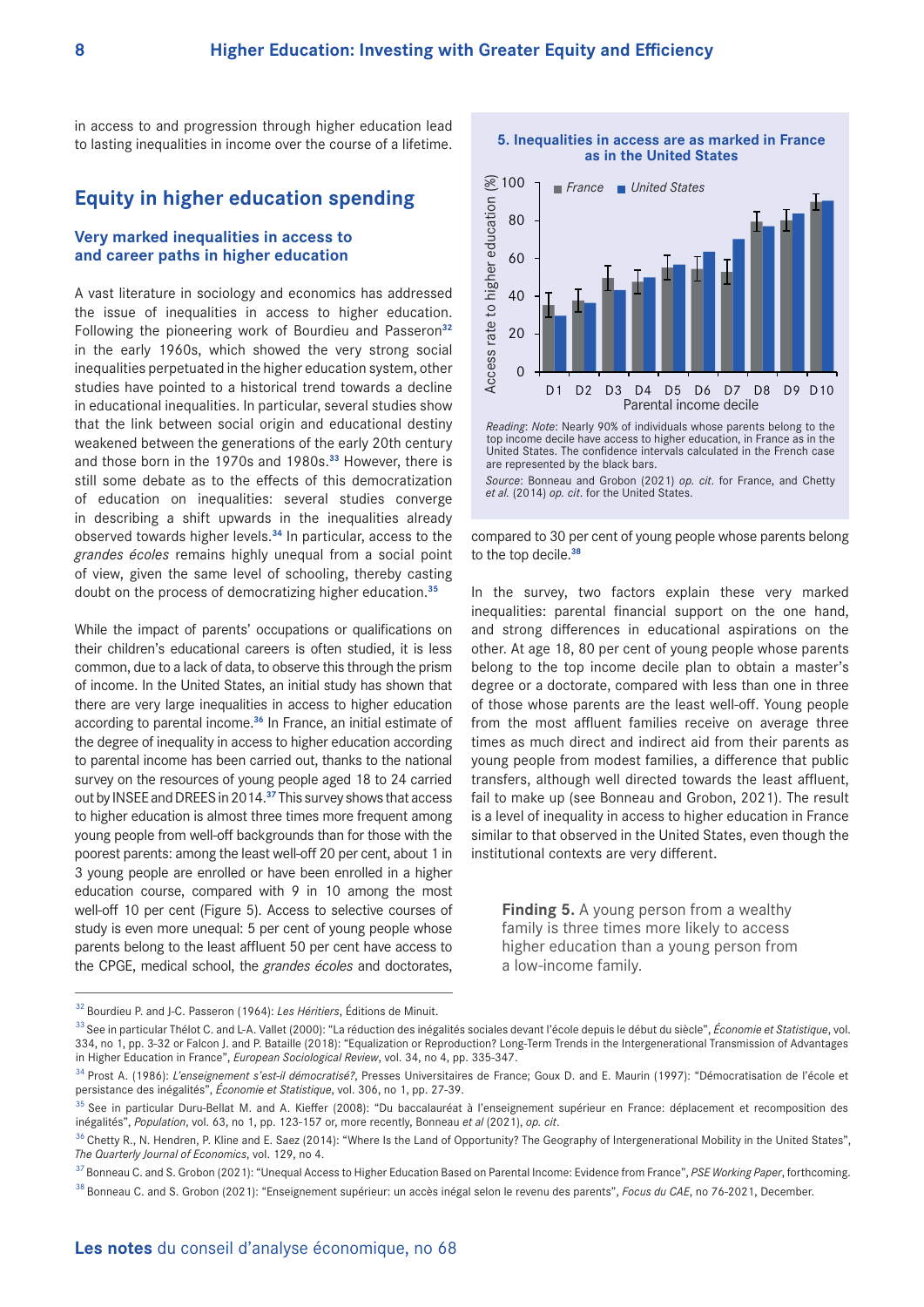# **The regressivity of public spending on higher education**

In addition to the social and economic obstacles that come into play upstream in the schooling process, certain mechanisms that are specific to public spending on higher education block these inequalities from being corrected. In fact, inequalities in access to and progression through higher education are reflected in a significant regressivity of spending in this area. Contrary to the principle of the redistribution and smoothing of inequalities through public spending, public investment in higher education for young people whose parents are the most affluent is much higher than for young people whose parents are less affluent. The order of magnitude is 1 to 2 when public spending on higher education for young people aged between 18 and 24 is added up (20,000 euros over six years compared to 10,000 euros - Figure 6).

These differences in public spending on education are due mainly to inequality of access to higher education rather than to disparities in the cost of education courses taken after entering the system. Indeed, inequality of access to higher education explains about 70 per cent of the gap between young people whose parents are among the wealthiest 10 per cent and those whose parents are among the poorest 10 per cent (*cf*. Bonneau and Grobon, 2021, *op. cit.*).

As for private expenditures, these are mainly related to enrolment fees and are concentrated among the most affluent. They reinforce inequalities, in particular concerning access to private institutions, which have grown strongly in recent years (+30 per cent of enrolments since 2010, compared to +15 per cent in public courses).

To measure inequalities in total public spending on young people, we must add the various social and fiscal transfers (scholarships based on social criteria, housing assistance, social and family allowances and tax deductions) from which young people and their families can benefit, and which follow a U-shaped curve according to family income. Indeed, while social transfers are effectively targeted at the families of the poorest young people, their redistributive effect is counterbalanced by the tax deductions from which wealthy parents can benefit when their children pursue higher education.**39** These tax deductions, which are all the greater the higher the parents' income, can amount to nearly 10,000 euros over six years for the most affluent households. The total average effect of all public spending is regressive: the most affluent young people and families receive on average 1.5 times more public aid than the least affluent young people.





*Reading*: Students whose parents are in the top 10% of the income distribution benefit from an investment of approximately 28,000 euros in higher education between the ages of 18 and 24, of which 18,000 euros is public spending and 10,000 euros is private spending (tuition fees paid by parents).

*Source*: Bonneau and Grobon (2021), *op. cit*.

**Finding 6. Public spending on higher** education is regressive, due to the low access of young people from less well-off families and insufficiently redistributive social and fiscal support.

The regressivity of total spending on higher education represents a major issue for equity and social justice. Even though tuition fees are limited compared to the Anglo-American countries and most of the educational expenditure is public, these analyses reveal strong inequalities in investment in human capital, which exacerbate the low social mobility observed in France.**<sup>40</sup>**

# **Improving the efficiency and equity of higher education**

Underinvestment in bachelor's and master's degrees at university is associated with much lower success rates than in other courses, even though the students have an equivalent or even better academic profile (only 36.5 per cent of general *baccalauréat* holders obtain a bachelor's degree in three years, half in four years). Offering courses with such low staffing levels and time requirements not only seems unacceptable, it also entails a considerable loss for the public purse, since the high drop-out**41** and repetition rates

<sup>&</sup>lt;sup>39</sup> Tax deductions include the half-tax share granted to a student attached to his or her parents' tax household, the alimony scheme for young adults and the tax reduction for school fees.

<sup>&</sup>lt;sup>40</sup> For an overview of social mobility in France in an international comparative perspective, see Dherbécourt C. (2020): "La mobilité sociale en France : que sait-on vraiment ?", *Point de vue, France Stratégie*, September.

<sup>&</sup>lt;sup>41</sup> While nearly 93% of students enrolled in L1 take the first semester exams, only 66% take the second semester exams, see https://www.education.gouv. fr/mesure-de-la-reussite-etudiante-au-regard-de-la-mise-en-oeuvre-de-la-loi-ore-annee-2018-2019-305147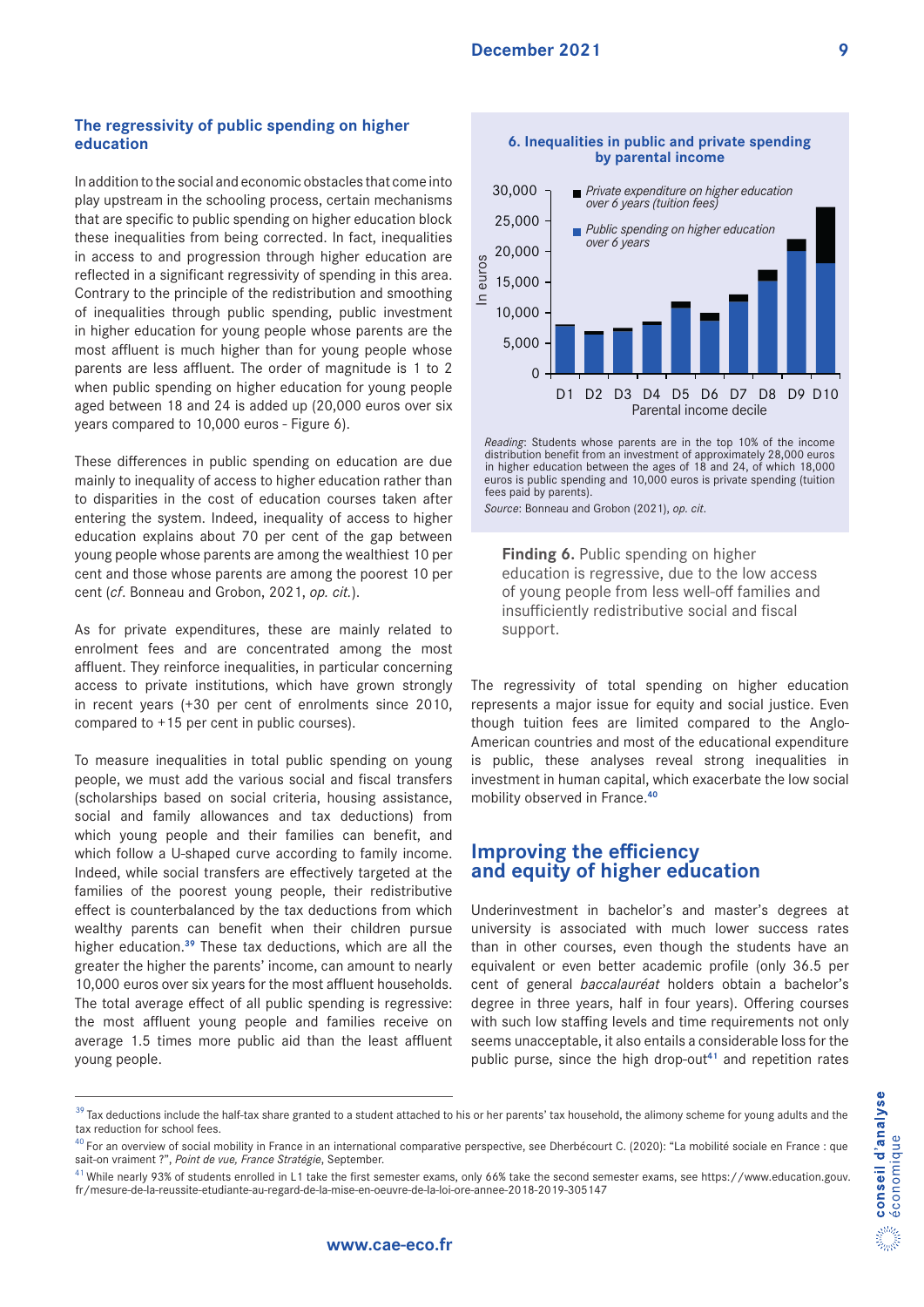represent a loss in terms of public investment. In addition, there is the issue of holders of technological and vocational *baccalauréats*. Indeed, the vast majority of these people wish to go into short higher education courses (*DUT*, STS), which are, in principle*,* the most suitable for them. Nonetheless, in some cases, their initial wishes are not met because of the limited number of places offered each year. Some of them end up in a general bachelor's degree programme (25 per cent for the technological route and 16 per cent for the vocational route), even though their prospects for success are extremely low: the chances of obtaining a *licence* in three or four years are only 16 per cent for technological *baccalauréats* and 6 per cent for vocational *baccalauréats*.

In terms of numerical objectives, we propose two scenarios. The first consists in reducing the gap between bachelor's and master's degrees and the professional degree, which, for a relatively contained cost, has higher success rates. By increasing spending on bachelor's and master's degrees to the level of the professional degree and by creating additional places in short higher education courses, the additional cost is estimated at 2.6 billion euros. Another approach is to consider the overall efficiency of the university cycle and to take as a reference the *DUT*, which is among the courses with the highest staffing levels and the best success rates. In view of the mismatch between the aspirations of some students and the bachelor's degree course, we propose opening up additional places in the short technical courses in order to satisfy the demands of technological and vocational *baccalauréat* holders. This would reduce the number of students in the bachelor's degree programme but would not be sufficient to compensate for the gap observed with investments in the other branches. In this case, an additional investment is necessary, of the order of 5,100 euros for bachelor's degrees and 4,300 euros for master's degrees, in order to offer courses of a quality at least equal to that of the *DUT*s. This more ambitious proposal is estimated at 4.7 billion euros.

**Recommendation 1.** To improve the success rate, create additional places in short higher education courses and increase resources for bachelor's and master's degrees.

In order to reduce the gaps in access to higher education, it seems necessary to strengthen financial support for middle-class and working-class students. Several studies on French and American data have shown that eligibility for

a grant based on social criteria increases access to higher education.**42** However, the current grants, with annual amounts varying between 1,000 and 5,700 euros, do not cover all student expenses. We propose to increase the current amounts by 1,000 euros per year and to widen access to the first level of grants so that funding reaches 66 per cent of families and thus covers all of the middle and working class. Furthermore, while support schemes for young people with few qualifications are essential to help them enter the labour market, it is also important to ensure that the amounts of the grants are an incentive for young people from the least well-off families to continue their studies. We estimate the annual cost of this measure to be around 870 million euros.**<sup>43</sup>** Moreover, one of the main items of expenditure for students is housing, with more than two-thirds of students not living with their family in 2016 according to the *Observatoire de la vie étudiante*. However, the stock of low-rent student residences corresponds to only 10 per cent of all student needs. Decohabiting students can benefit from housing subsidies, but these subsidies, which are not targeted according to parental income, can have an inflationary effect when they lead to a sharp increase in demand in city centres where the supply of housing is limited.**44** Efforts to inform students and their families about the higher education grant system are also needed.

The renovation and development of low-cost university residences would make it possible to supplement social aid for students from less privileged families, by widening the opportunities for studying away from home. With initial funding of 12,000 euros needed to build a place in a student residence,**45** increasing the public supply of student accommodation by 25,000 units per year (which corresponds to about 10 per cent of the current stock) would require an investment of 300 million euros per year.

**Recommendation 2.** Increase the value of grants, broaden the base of beneficiaries and improve access to student housing for workingclass and middle-class students.

Despite the introduction of a growing number of programmes aimed at promoting equal opportunities for access to selective courses of study, the effect of these schemes on the recruitment of the most prestigious schools seems to have been limited, even though their numbers have recently increased. In fact, despite their visibility, the "*cordées de la réussite*" type schemes have remained targeted on certain

<sup>&</sup>lt;sup>42</sup> Fack G. and J. Grenet (2015): "Improving College Access and Success for Low-Income Students: Evidence from a Large Need-Based Grant Program", *American Economic Journal: Applied Economics*, vol. 7, no 2 and S. Dynarski (2003): "Does Aid Matter? Measuring the Effect of Student Aid on College Attendance and Completion", *American Economic Review*, vol. 93, no 1.

 $43$  Assuming an access rate of 55% of a cohort of young people to higher education, financing an additional 1,000 euros of aid to 66% of students (i.e. approximately 290,000) for an average of 3 years would cost approximately 870 million euros per year.

<sup>44</sup> Fack G. (2005): "Pourquoi les ménages pauvres paient-ils des loyers de plus en plus élevés?", *Économie et Statistiques*, no 381-382.

<sup>45</sup> See Paris H. (2020): "Logement étudiant et politiques publiques", *Focus du CAE*, no 020-2017, November.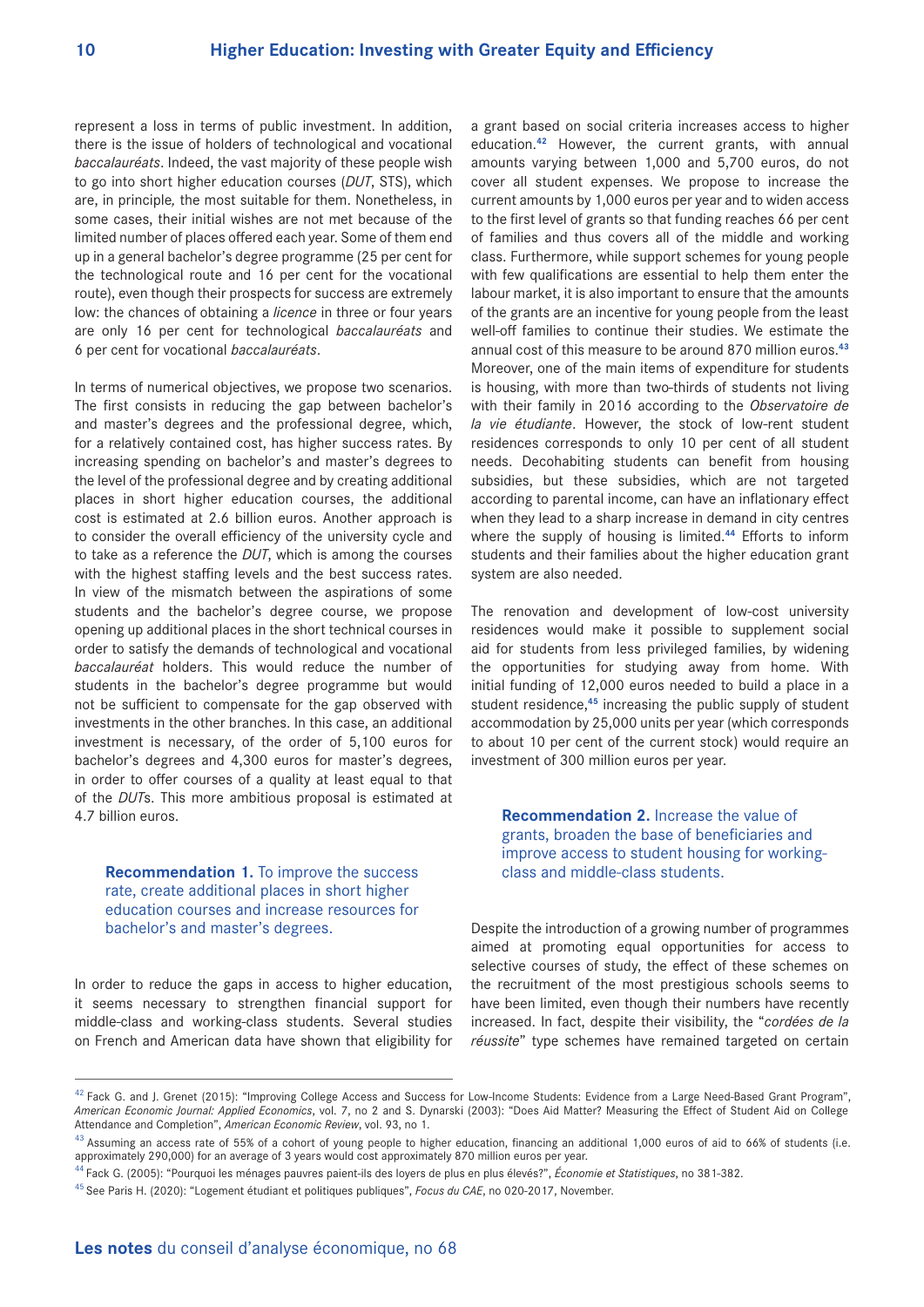territories and, before their redesign in 2020, only benefited less than 1.5 per cent of secondary school students each year.**46** It is therefore necessary to adopt a more proactive approach in order to truly increase diversity in selective courses of study. The introduction of quotas for scholarship holders and students from outside the academy in Parcoursup offers real possibilities for diversifying recruitment, but for the time being it has not significantly reduced the social and educational segmentation between courses.**47** A more voluntarist increase in quotas must be envisaged to allow a real opening of the various courses to all student profiles.

**Recommendation 3.** Modify the admission criteria for selective courses of study to ensure more diversified recruitment according to students' geographical and social origin.

The portal of the centralized system of admission to higher education is a privileged source of information on higher education courses, but we believe it is essential to improve information on three important aspects to help young people make their choices. First, the criteria used by programmes to select students are generally relatively vague and should be made much more explicit, with, for example, the publication of the algorithms used by higher education institutions to rank candidates, including the precise weightings for each criterion taken into account during selection. These elements are indeed crucial to enable young people to adapt their choice of options in high school beforehand. Next, information on the salary levels at the end of the various courses and on the annual cost of each course (including the portion financed by the public authorities) must be included, as these are essential to guide choices. In order to publish these indicators, it is necessary to improve the statistical system so that the costs of all public and private training can be calculated. Finally, knowledge about the occupational integration of young people on leaving the education system must be improved, using administrative databases that allow monitoring by educational course. These indicators are based in part on greater transparency on the part of public and private higher education establishments with regard to their costs, the quality of the courses they offer, and the future of their students. Lastly, it is important to improve the information provided to students before their final year of secondary school, since the choices made at the end of the third year of secondary school affect their chances of admission to certain courses of study, thereby reinforcing inequalities.

Good information is not enough, however, because selfcensorship mechanisms are partly responsible for the lower rates of access to higher education for pupils from modest backgrounds compared with pupils from more privileged backgrounds. Thus, the differences in educational ambition according to social origin are significant, even when comparing adolescents with the same level of education. The cause of these gaps is essentially linked to the weight of social stereotypes that undermine the feeling of competence and confidence in one's chances of future success. However, aspirations for higher education are in themselves a factor in academic progress because they determine the motivation and effort that students invest in schoolwork. It is therefore necessary to act on self-censorship upstream of orientation to higher education, from lower secondary school onwards, in order to reduce the social gaps in educational attainment at the end of secondary school and to increase the rates of access to higher education for pupils from modest backgrounds. The literature shows that this is possible. For example, the programme run by the Énergie jeunes association has shown that it increases the motivation and confidence of pupils from modest backgrounds, with a positive effect on both their school results and their academic aspirations.**48** A programme designed to encourage girls to take up scientific courses and careers has also shown a positive effect on the choice of scientific careers by high school girls with a good academic record.**49** In order to remove self-censorship mechanisms in a more systematic and effective way, it would be desirable to generalize the implementation of a programme dealing with the deconstruction of social stereotypes and the strengthening of feelings of competence. The programme could be developed during the hours set aside in junior and senior high schools for guidance and to involve relevant contacts for the discovery of occupations and knowledge of educational pathways.

**Recommendation 4. Communicate clear** and transparent information on the selection criteria, costs and benefits of education courses at the time of orientation choices and ensure that self-censorship mechanisms are removed.

A reasonable target for reducing the gap in access to higher education between students from better-off and worse-off backgrounds would be to completely eliminate the social background gap in the proportion of students who wish to

<sup>46</sup> See Bonneau *et al.* (2021), *op.cit*. In this respect, the redesign of the system will have to be evaluated.

<sup>&</sup>lt;sup>47</sup> See Bechichi N., J. Grenet and G. Thébault (2021): "D'admission post-Bac à Parcoursup : quels effets sur la répartition des néo-bacheliers dans les formations d'enseignement supérieur?", *France Portait Social*, INSEE Références, November.

<sup>&</sup>lt;sup>48</sup> Huillery E., A. Bouguen, A. Charpentier, Y. Algan and C. Chevallier (2021): "The Role of Mindset in Education: A Large-Scale Field Experiment in Disadvantaged Schools", *Preprint SocArXiv, Center for Open Science*, January.

<sup>&</sup>lt;sup>49</sup> Breda T., J. Grenet, M. Monnet and C. Van Effenterre (2020): "Do Female Role Models Reduce the Gender Gap in Science? Evidence from French High Schools", *IZA Discussion Paper*, no 13163, April.